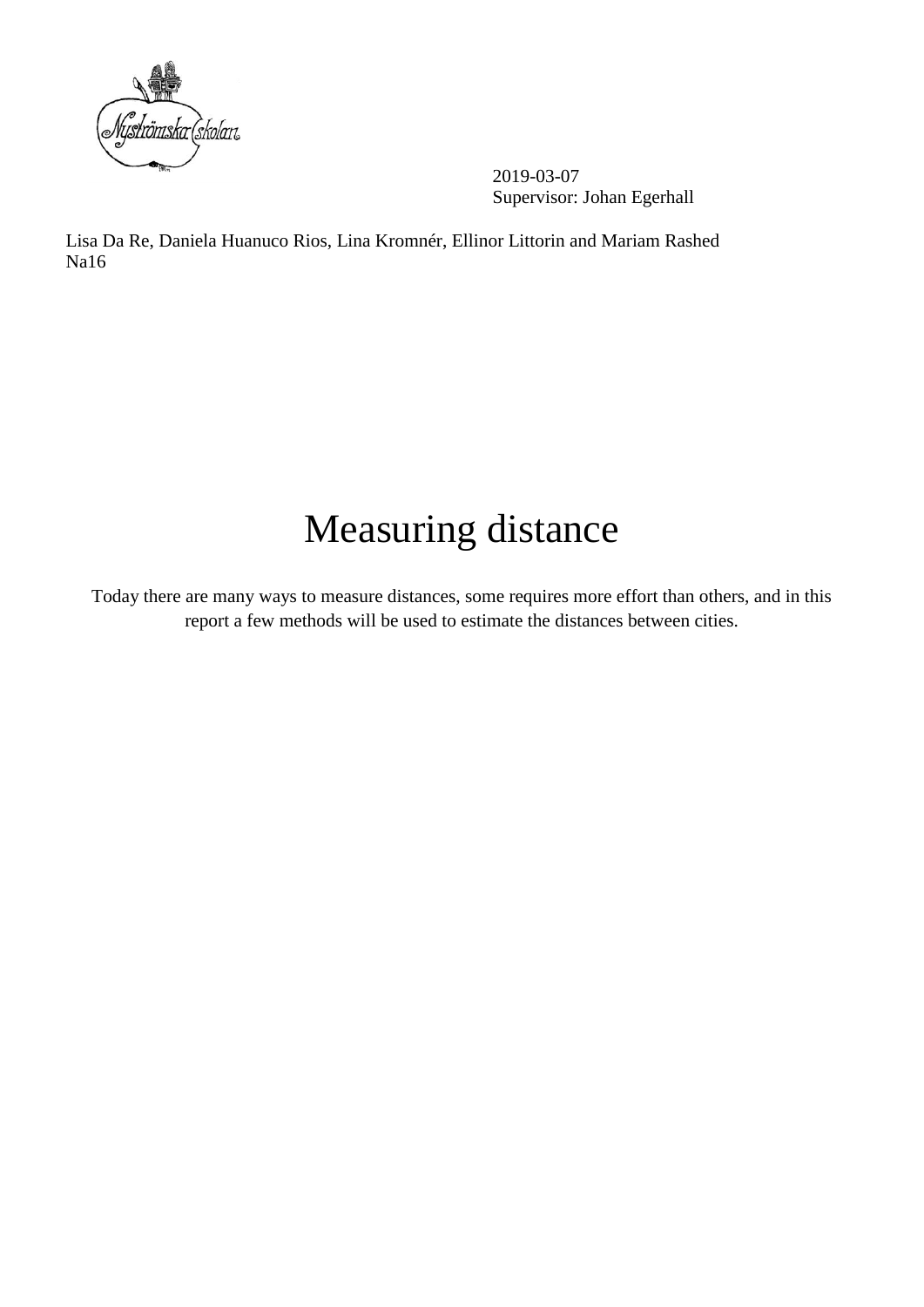## **Abstract**

The knowledge about planet Earth has grown, in the last 50 years. Nowadays we have the luxury to only do a quick Google search for finding out the distance between countries, but back in the days navigators and mathematicians used spherical trigonometry and maps. This project involves a comparison between a digital method, such as Google Earth and Wolfram alpha, and a mathematical method, spherical trigonometry. The first phase of the investigation is consisted of a background description of the famous mathematician Menelaus of Alexandria. The second phase is a comparison of distance between Söderköping and Bad Harzburg, using both a digital and mathematical method. The third phase is instead a comparison of distance between Söderköping and Peniche, using once again both digital and mathematical methods. The results varies depending on the chosen method, but the most reliable way to calculate the distance between different cities are the digital methods, as Google Earth and Wolfram Alpha.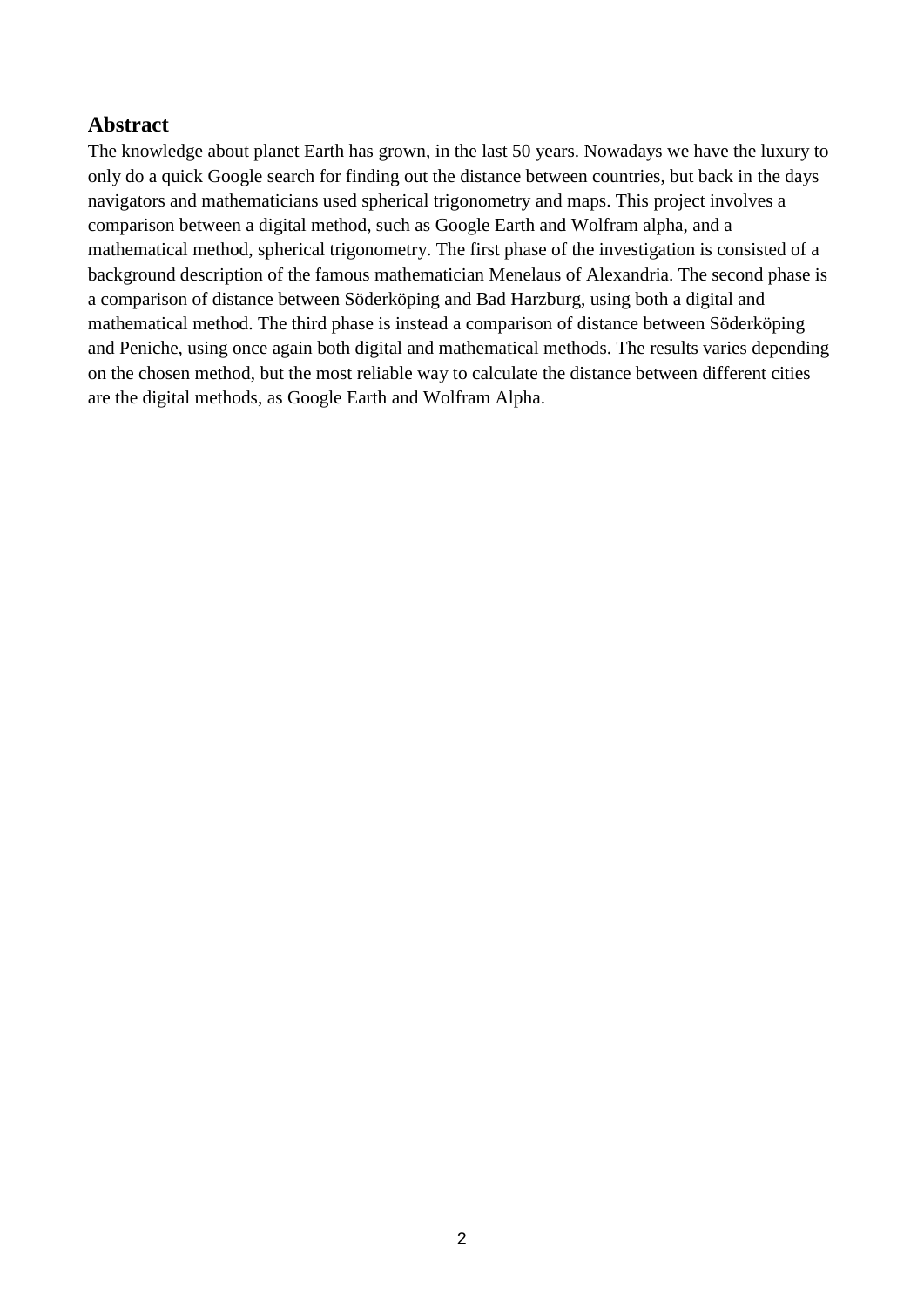# **Introduction**

Which procedure is the most efficient and reliable when measuring the distance between two cities? Our period of time provides us with websites that help us measure different distances, with the help of satellites. Before digital methods were possible and enough developed for the human kind to use, using map books and spherical trigonometry was the only useful way for calculating the distance between countries.The best way to measure a distance is debatable but in this report the different methods will be discussed and used to reach a final conclusion.

# **Aim of the study**

The purpose of this study is to approximate the distance between Söderköping and Bad Harzburg as well as Söderköping and Peniche with different kinds of methods, and also analyze the similarities between the results.

## **Research questions**

- *How long is the distance between the swedish city Söderköping and the german city Bad Harzburg, when using digital methods?*
- *How long is the distance between the swedish city Söderköping and the german city Bad Harzburg, by using an atlas?*
- *How long is the distance between the swedish city Söderköping and the german city Bad Harzburg, when using mathematical calculations?*
- *How long is the distance between the swedish town Söderköping and the portuguese city Peniche when using digital methods?*
- *How long is the distance between the swedish city Söderköping and the portuguese city Peniche, by using an atlas?*
- *How long is the distance between the swedish town Söderköping and the portuguese city Peniche when using mathematical calculations?*

# **Background**

# **Menelaus of Alexandria**

Menelaus of Alexandria was a greek mathematician and astronomer who first defined the formula for a spherical triangle. The greek mathematician lived in the island Alexandria but moved to Rome later in life. Historians believe that is was here Menelaus established the basis of the theorem. His important work is *Sphaerica*; a book collection consisted of three parts explaining the geometry of the sphere. In his first book, *Book I,* he created the basis for a mathematical treatment of spherical triangles. In *Book II* he described the astronomical interest of the theorem. The last book, *Book III* contains trigonometric ratios which consist of introducing Menelaus's theorem to the basis of trigonometry and astronomy (Sampaolo 2017, Hunt 2000).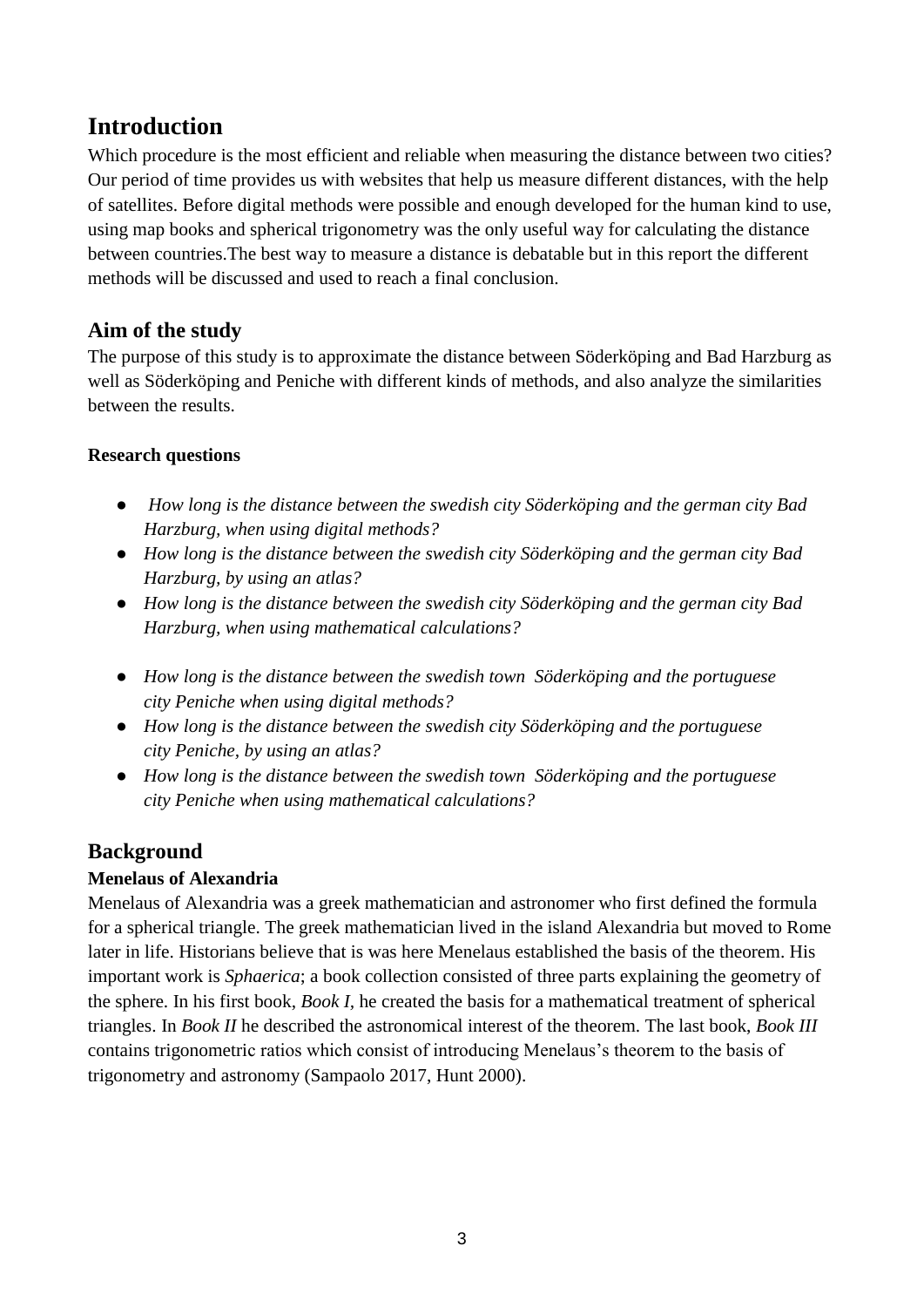#### **Spherical Trigonometry**

In normal euclidean trigonometry the sum of the angles is always 180°. Whilst spherical trigonometry differs. The angle sum can reach up to 540 degrees. To calculate a distance in euclidean trigonometry one can use pythagoras theorem. However, spherical trigonometry has another mathematical formula because all sides are bent. The spherical equivalent of the Pythagoras theorem is  $\cos c = \cos a \cos b$  but this formula is only possible to use if there's a 90 degree angle in the triangle. Normally spherical trigonometry can be determined in the formula:

$$
\cos\left(\frac{c}{R}\right) = \cos\left(\frac{a}{R}\right)\cos\left(\frac{b}{R}\right)
$$

*Source: (Google n.d.)*

#### **The spherical law of cosines**

$$
\cos c = \cos a \cos b + \sin a \sin b \cos C
$$

*Source:Chalmers (n.d).*  **Arc-length**

$$
b = \frac{\alpha}{360} 2\pi r = vr
$$

*Source: (Formelsamlingen n.d.)*

#### **Scales**

Map scales compares the size of a representative item on the map to the size of the object in real life. There are many different scales but what they all have in common is that the scales are adapted to the area that the map is showing. A scale is smaller when its denominator is larger, for instance 1:1000000 is a smaller scale than 1:00000 (Fuechsel, n.d.).

There are two different types of scales, linear scales and areal scales (Fuechsel, n.d.). It is important to underline the fact that the linear scale may vary within a map,especially for small maps**.** The variations depends on the sphericity of the surfaces it represents. On maps of larger scales such distortions are negligible**.**When maps decrease in scale, and distortions inherent to their projection of the spherical surface increase, the measurements of distances may be less accurate (Fuechsel, n.d.).

The most common world maps (see figure 1) are often made with help of a projection-method called Mercators. The difficult part is to transform the planets spherical surface to a flat two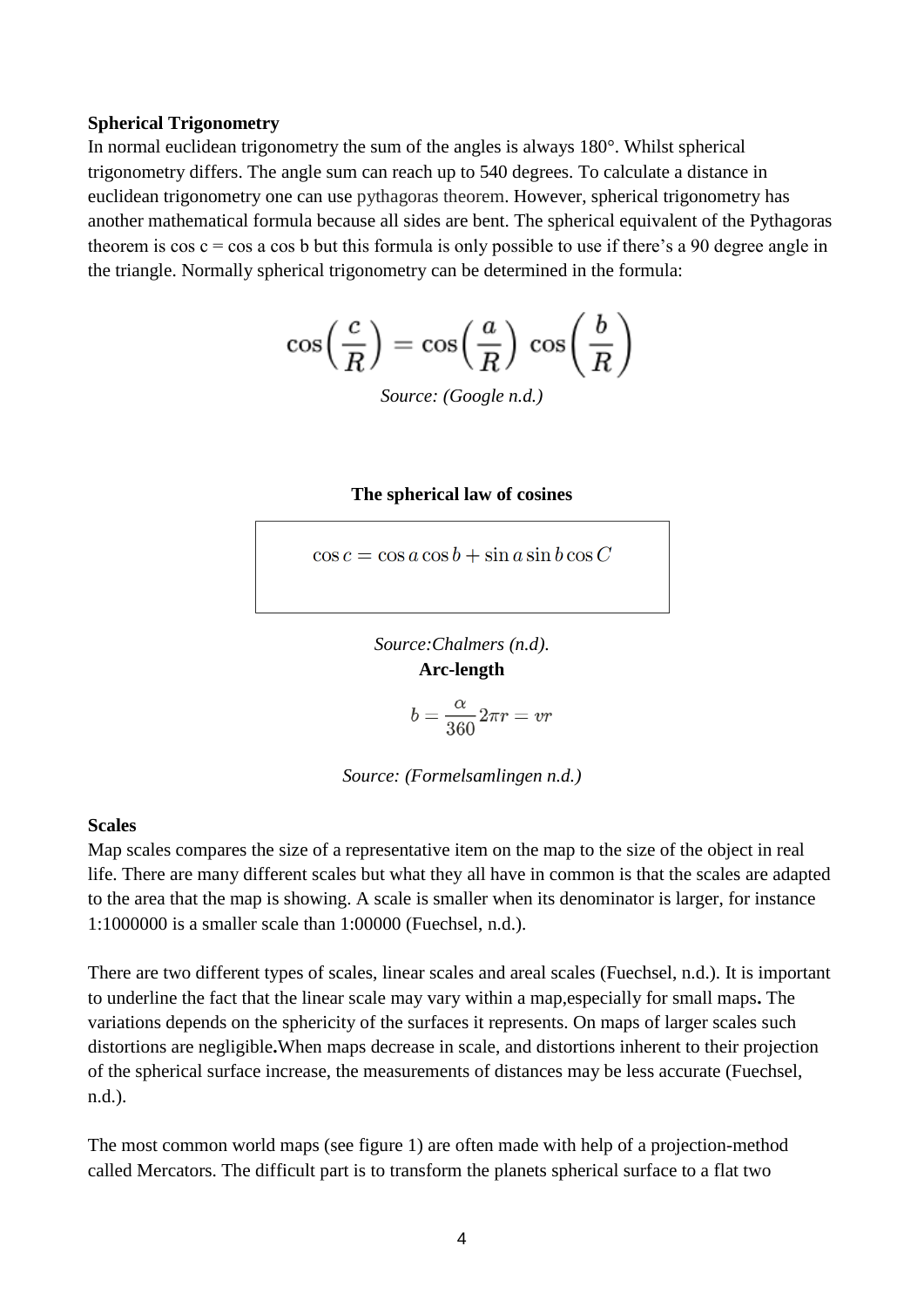dimensional map. At a globe, the latitudes goes from north to south. Mercators projection makes the latitudes parallel. That leads to a problem; the longer the distance from the equator the more the latitudes pulls from each other compare to how they really goes. That makes the countries far from the equator look much bigger than what they actually are (Melin 2015).

There are other projection-methods too. One method calls Gall-Peters projection (see figure 2). There are some divided opinions weather this method is better than Mercators but according to Vagabond, this method gives a better picture of how the countries sizes relate to each other (Vagabond n.d.).



*Figure 1: The most common scale of a world map. Made with Mercators projektion Source: (Vagabond n.d.).* 



*Figure 2: A map after Gall Peters projection. This map shows the countries more proportional than the most common world map does. Source: (Vagabond n.d.).*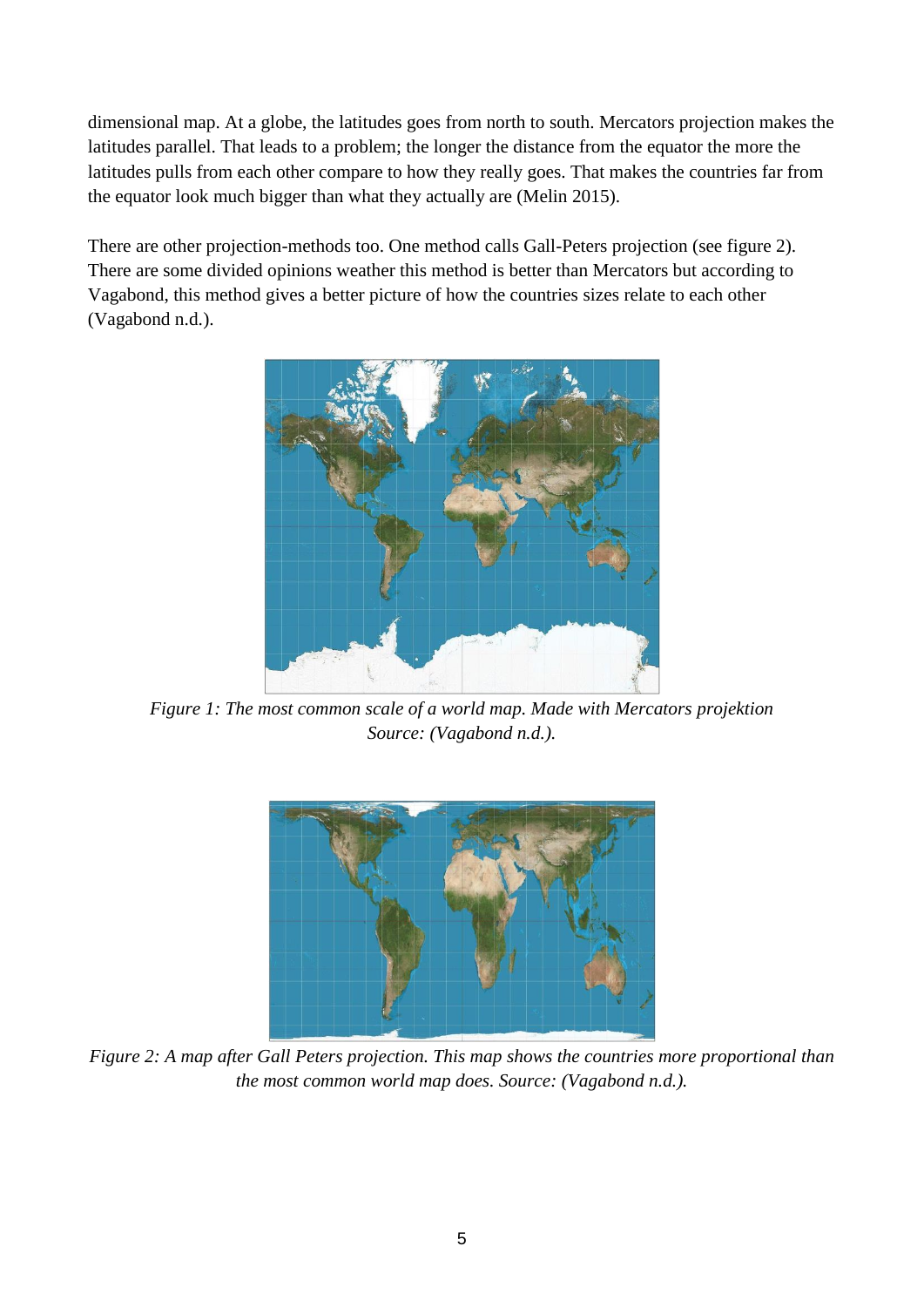## **Methods**

To answer our research questions we have utilized digital sites such as Wolfram Alpha and Google Earth and also mathematical methods as spherical trigonometry and scale calculation. This study required the usage of wolfram alpha, google earth, atlases, calculators and a ruler to measure the distances.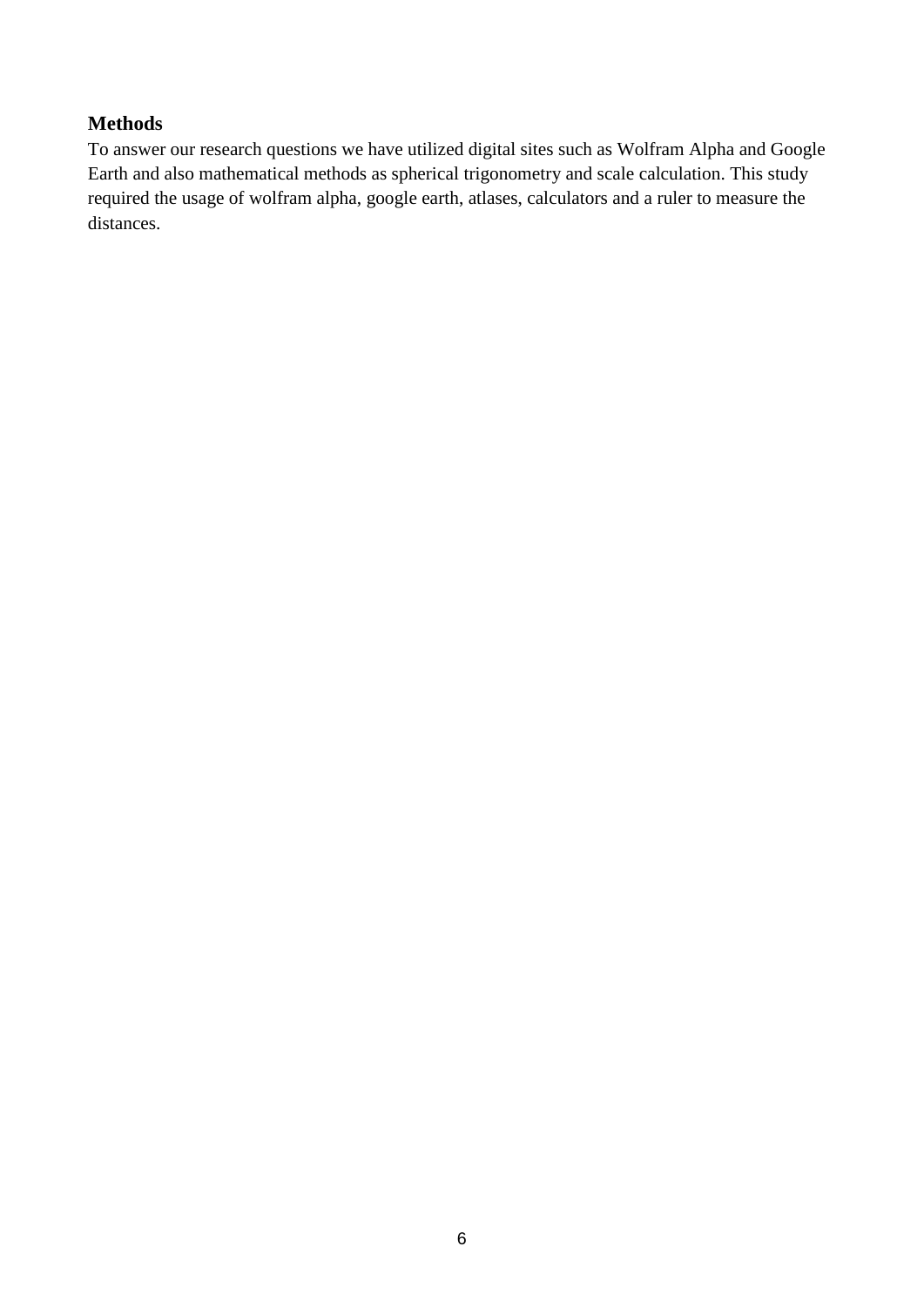# **Results**

**How long is the distance between the swedish city Söderköping and the german city Bad Harzburg, when using digital methods?**



*Figure 3: Distance between Bad Harzburg and Söderköping (819.26 km) Source: (Google Earth, 2019)* 



*Figure 4: Distance between Bad Harzburg and Söderköping (813.6 km) Source: (Wolfram alpha, 2019)*

Results from Google Maps shows that the distance between Bad Harzburg and Söderköping is 816.26 km. According to Wolfram alpha the distance is 813.6 km.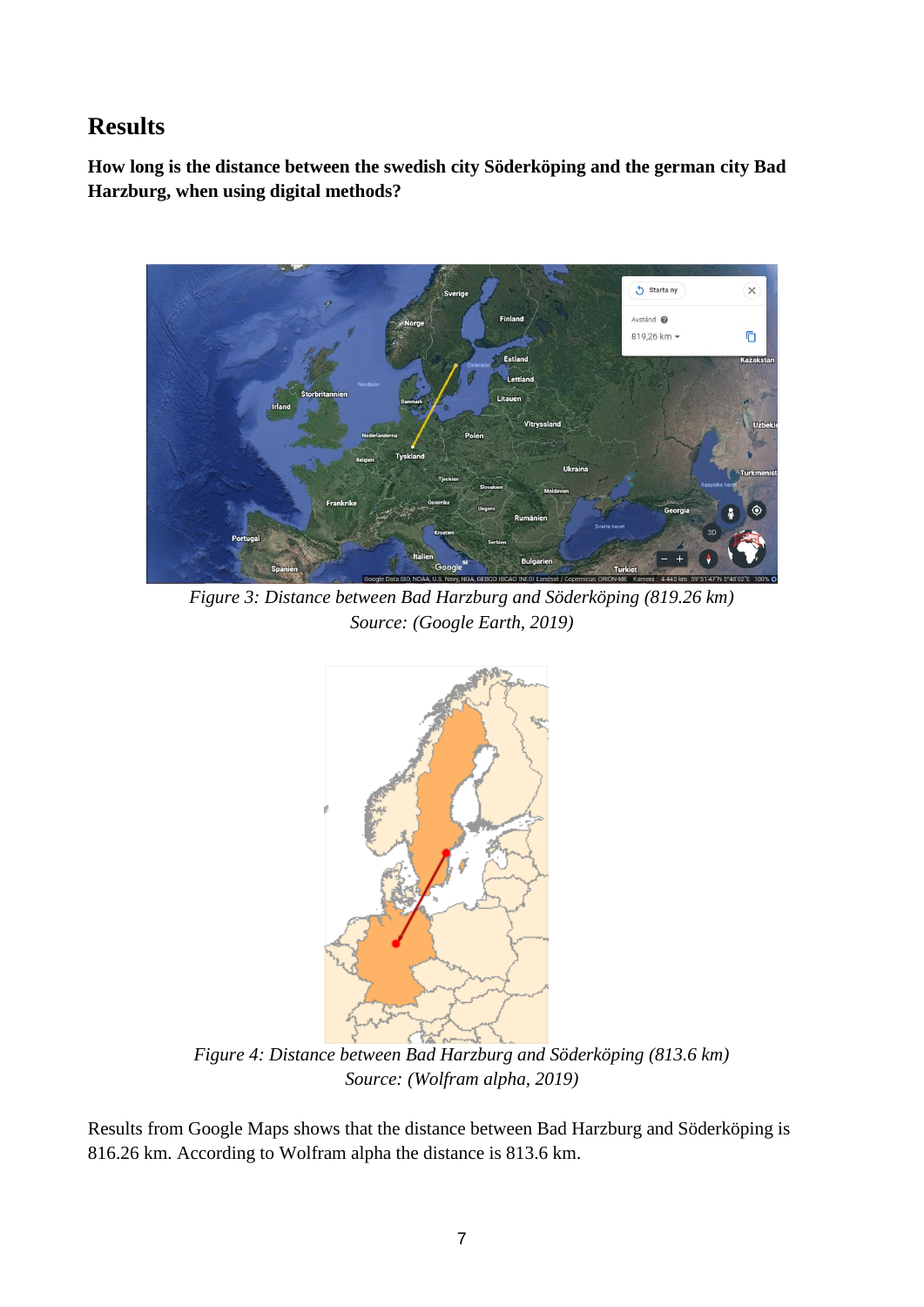**How long is the distance between the swedish city Söderköping and the german city Bad Harzburg, when using an atlas?**

*Table 1: The distance between Söderköping och Bad Harzburg when atlases have been used.*

| <b>Scale</b> | Distance in cm | Distance in km |
|--------------|----------------|----------------|
| 1:13 000 000 | 6.00           | 780            |
| 1:15 000 000 | 5.00           | 750            |

The table above shows the distance between the cities by using two different atlases with different scales. The results varies a lot in comparison to the digital results.

## **How long is the distance between the swedish city Söderköping and the german city Bad Harzburg, when using mathematical calculations?**

For us to able to measure the distances using this method, we must know the latitudes and longitudes of the cities as well as the angles in our spherical triangle.

Söderköping: Latitude: 58,5° N Longitude:  $16,3^{\circ}$  E (Georg, n.d.).

Bad Harzburg: Latitude: 51. 9°N Longitude: 10. 6°E (Georg, n.d.).



A= 58.5°. Latitude of Söderköping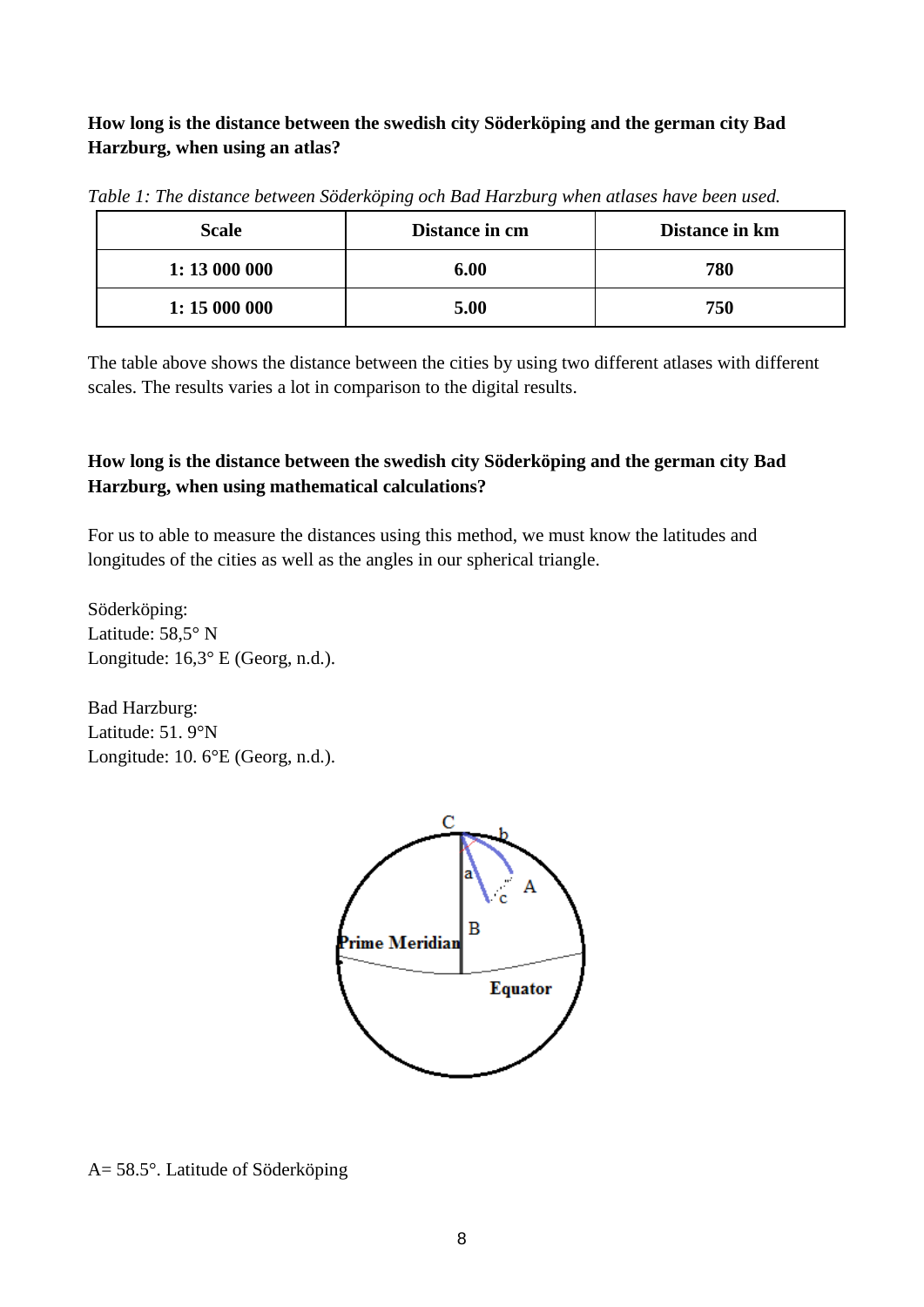B= 51.9°. Latitude of Bad Harzburg

 $C = 16.3^{\circ}$ - 10.6° = 5.7°. Longitude of Söderköping minus the longitude of Bad Harzburg  $AC = b = 90^{\circ} - 58.5^{\circ} = 31.5^{\circ}$  $BC = a = 90^{\circ} - 51.9^{\circ} = 38.1^{\circ}$ 

 $\cos c = \cos 38.1 (38.1) \cdot \cos 31.5 + \sin 38.1 \cdot \sin 31.5 \cdot \cos 5.7 \Rightarrow \cos c = 0.99177$ Which implies that  $c = 7,3559°$ 

The Earth´s radius: 6371 km

The formula of the arc length is  $2\pi r \cdot \frac{a}{\gamma \epsilon}$  $\frac{a}{360°}$  and will in this case estimate the distance between our two cities.

The distance can now be calculated as  $2\pi \cdot 6371 \cdot \frac{7,3559^{\circ}}{360^{\circ}} = 817,32$  km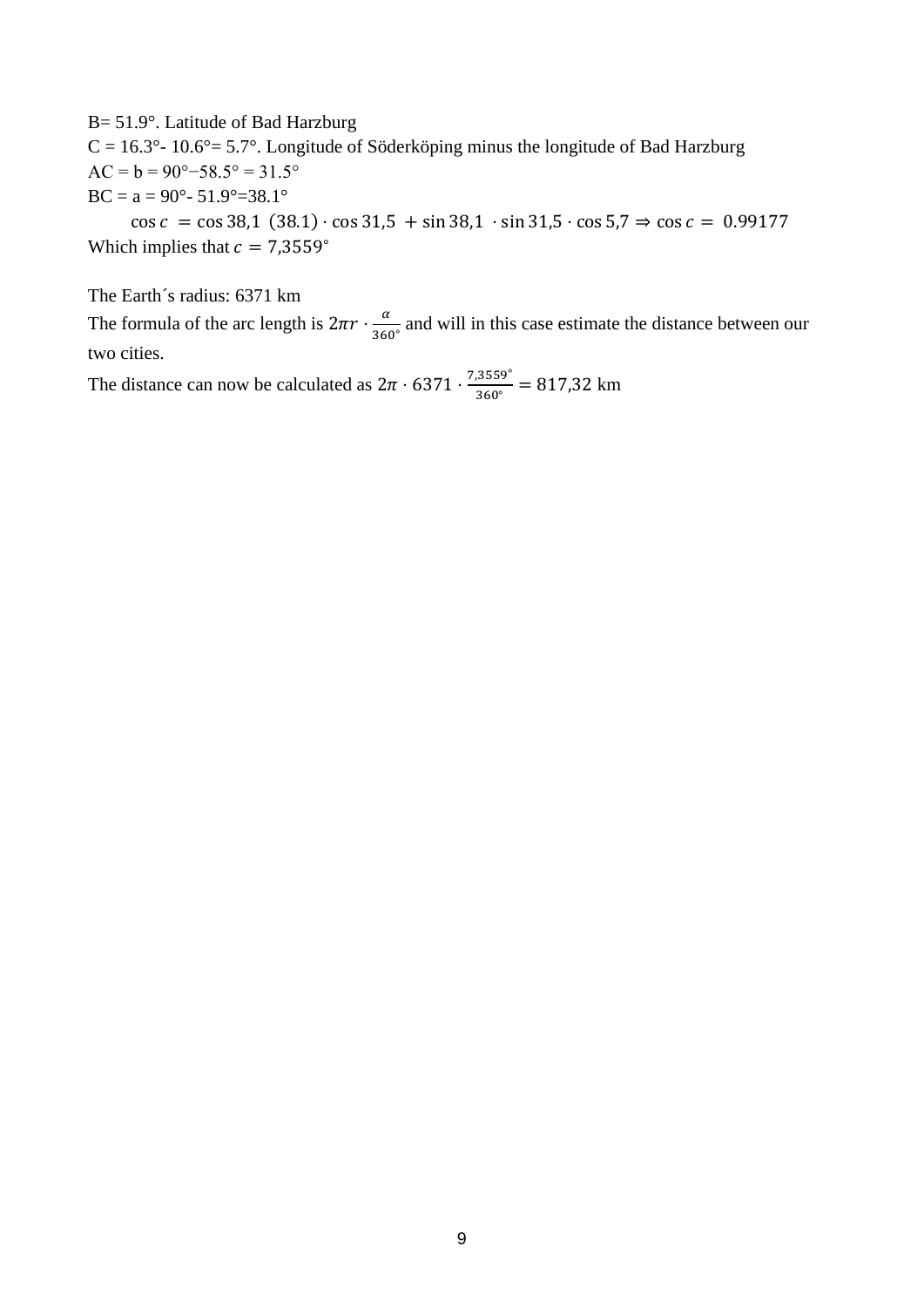**How long is the distance between the swedish town Söderköping and Peniche, the portuguese city, when using digital methods?**



*Figure 5: Distance between Peniche and Söderköping (2805.45 km) Source: (Google Earth, 2019).*



*Figure 6: The distance between Peniche and Söderköping (2803 km) Source: (Wolfram alpha, 2019)*

Results from Google Maps show that the distance between Peniche and Söderköping is 2805.45 km. 2803 km is the distance according to Wolfram alpha.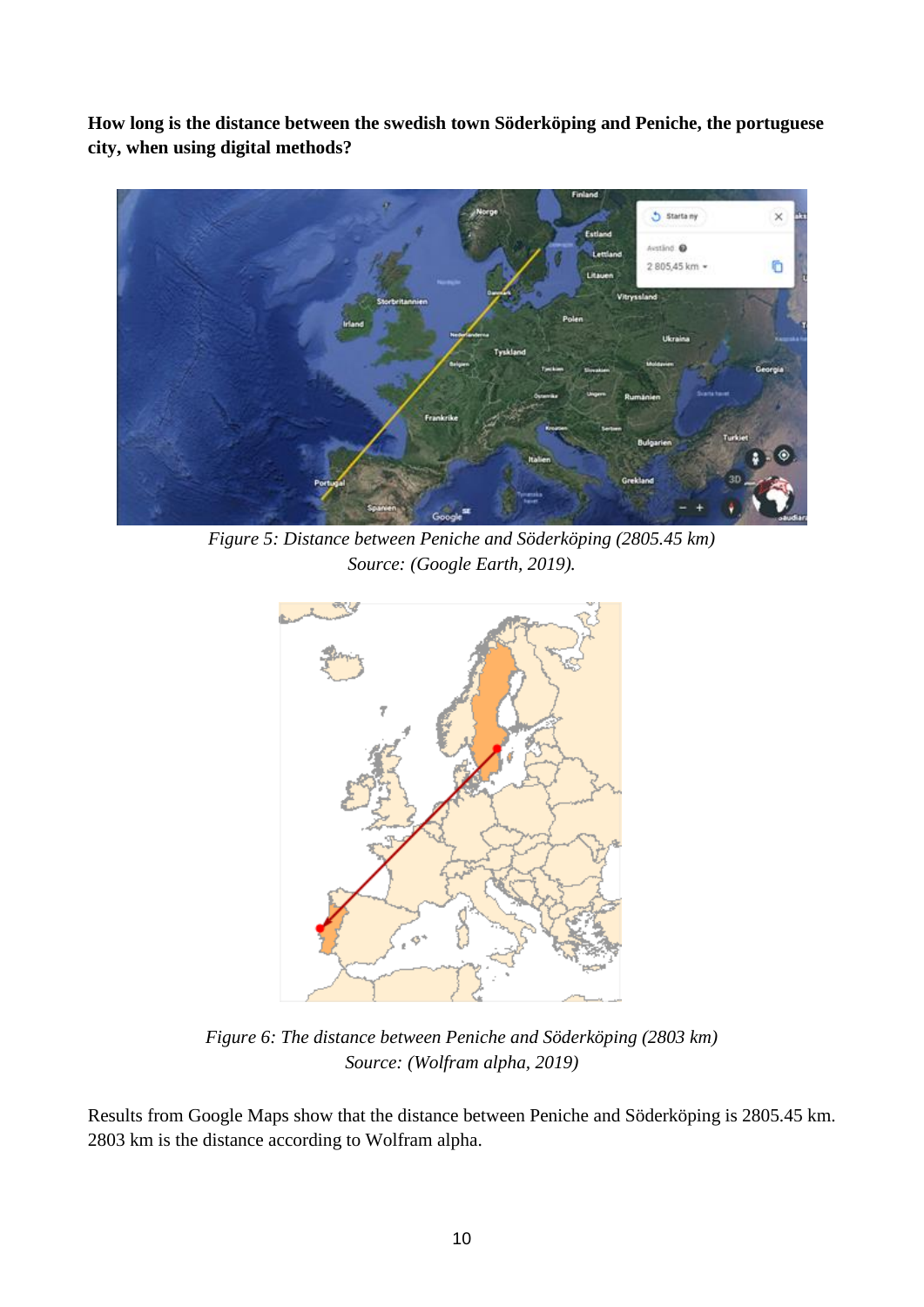## **How long is the distance between the swedish city Söderköping and the portuguese city Peniche, by using an atlas?**

**Scale Distance in cm Distance in km 1: 13 000 000 20.9 2717 1: 15 000 000 18.3 2745**

*Table 2. The distance between Söderköping and Peniche when atlases have been used.* 

The results when using two atlases is close to our digital results.

# **How long is the distance between the swedish town Söderköping and the portuguese city Peniche when using mathematical calculations?**

For us to able to measure the distances using this method, we must know the latitudes and longitudes of the cities as well as the angles in our spherical triangle.

Söderköping: Latitude: 58,4759° N Longitude: 16,3234° E (Georg, n.d.).

Peniche: Latitude: 39,3558° N Longitude: -9,38112° E (Georg, n.d.).



 $\cos c = \cos a \cos b + \sin a \sin b \cos C$ 

$$
c=\frac{2r\pi V}{360^{\circ}}
$$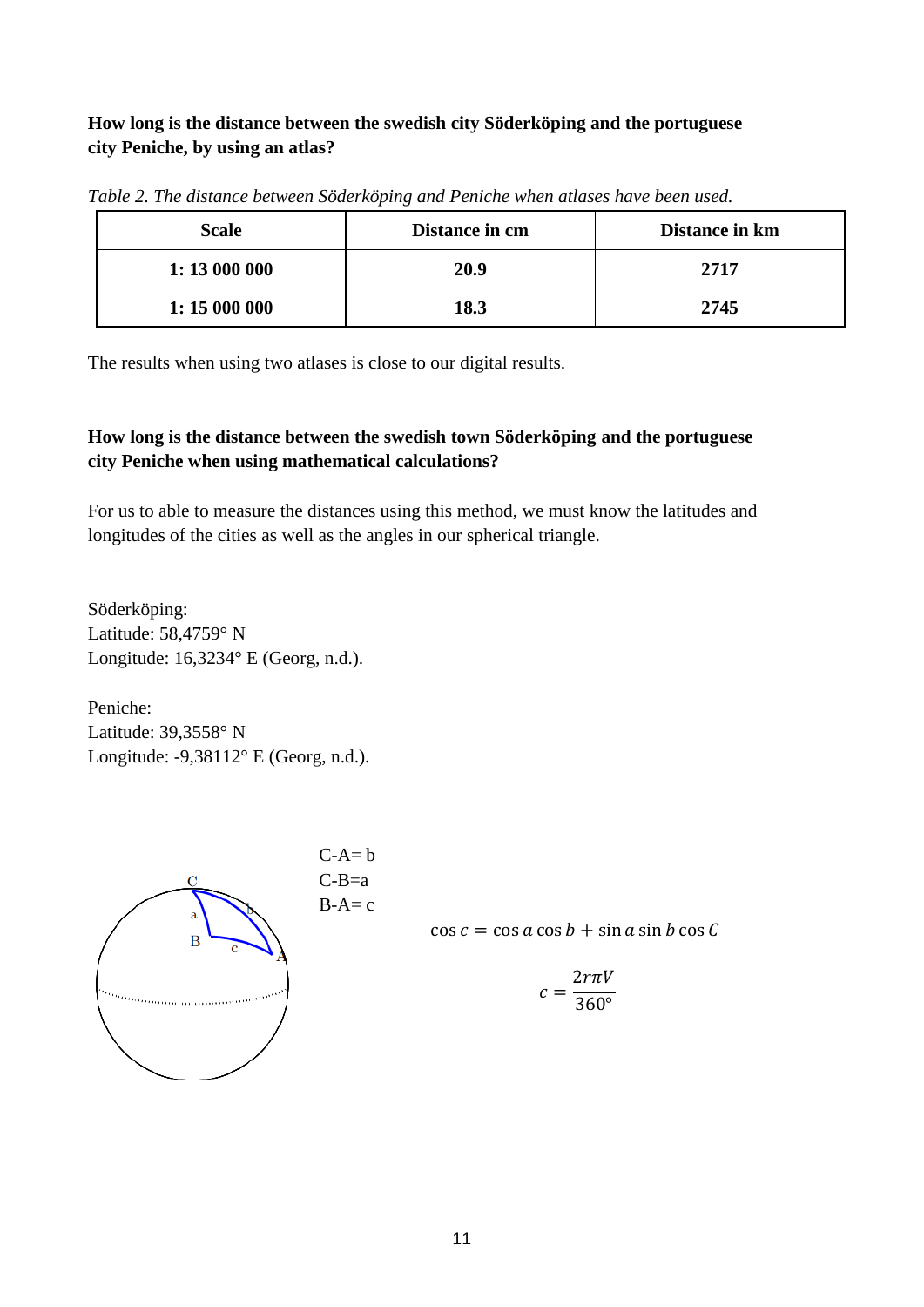

A= 58.5°. Latitude of Söderköping B= 39.4°. Latitude of Peniche  $C = 16.3^{\circ}$ -(-9.4°) = 25.7°. Longitude of Söderköping minus longitude of Peniche  $AC = b = 90^{\circ} - 58.5^{\circ} = 31.5^{\circ}$  $BC = a = 90^{\circ} - 39.4^{\circ} = 50.6^{\circ}$ 

> $\cos c = \cos 50.6 \cdot \cos 31.5 + \sin 50.6 \cdot \sin 31.5 \cdot \cos 25.7$  $c = 25,17^{\circ}$

The Earth´s radius: 6371 km

The formula of the arc length is $2\pi r \cdot \frac{a}{\gamma \epsilon}$  $\frac{a}{360°}$  and will in this case estimate the distance between our two cities.

Distance is  $2\pi \cdot 6371 \cdot \frac{25,17^{\circ}}{360^{\circ}} = 2797 \text{ km}$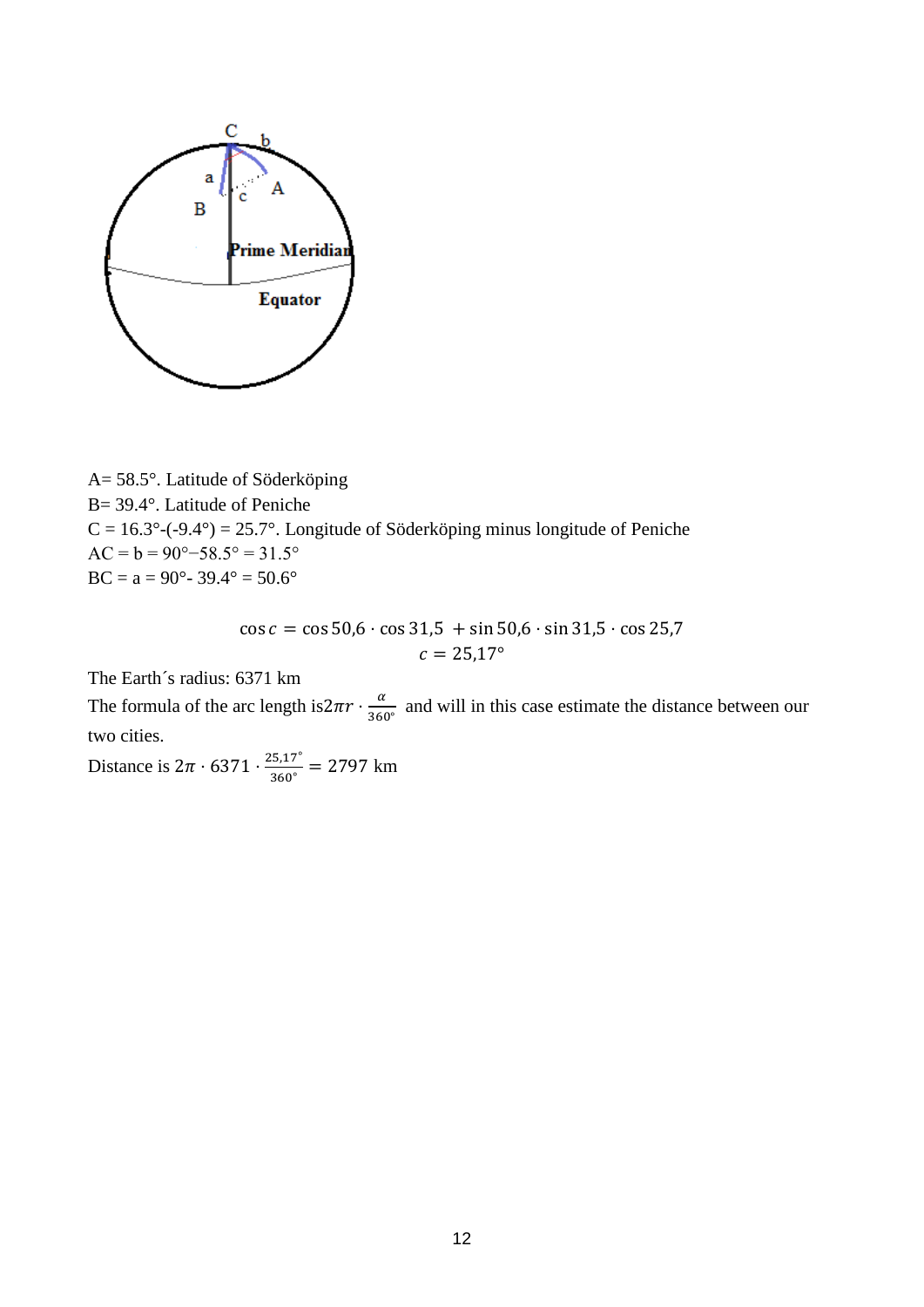# **Conclusions**

Why did the digital methods show different results? Because when we used Google maps we measured the distance from our school Nyströmska to the specific city. Google maps gives you the opportunity to decide from which geographical point you want to measure the distance from, while Wolfram alpha measures the distance from the centre of the chosen cities. However the results differs with very few margins and this makes both of the digital sites useful and trustworthy. In google earth's information box we are informed that the dimensions may not be 100% accurate. The dimensions do not take into account height changes. However these only applies to Google Earth and not Google Earth Pro.

Why did the atlas results vary from our digital results? Is using an atlas a useful method when measuring distances? In this case an atlas works quite well. Both Peniche and Bad Harzburg are small cities that are not placed on the map. But the reason why the results on Bad Harzburg differed more than the results on Peniche is because it is harder to identify and locate where the german city is. Peniche is located around the coast of Portugal and much easier to detect. This makes it easier to place the ruler right on the map and get a better result. To get a more precise measurement one can use an atlas when the two distances are clearly shown.

When using the formula of spherical trigonometry we managed to get reasonable measurements between the cities. The difference between the distance from our digital method and mathematical methods were small. This makes the mathematical calculation a reliable and useful method.

Söderköping- Bad Harzburg= 813.6 km (Wolfram Alpha 2019). Söderköping- Bad Harzburg= 817.32 (Spherical trigonometry 2019).

Söderköping- Peniche = 2803 km (Wolfram Alpha 2019). Söderköping- Peniche = 2797 km (Spherical trigonometry 2019).

Which procedure is most efficient then? Well that would be using a digital method. When using a mathematical method it is easy to miss a step and calculate something wrong. Spherical trigonometry requires many steps and a basic knowledge of trigonometry. Not everyone is capable of understanding each step of the calculation which makes a simple misstep more likely to occur. This will affect the results. In conclusion it is much easier and time rewarding to use a digital method such as Wolfram Alpha or Google Earth.